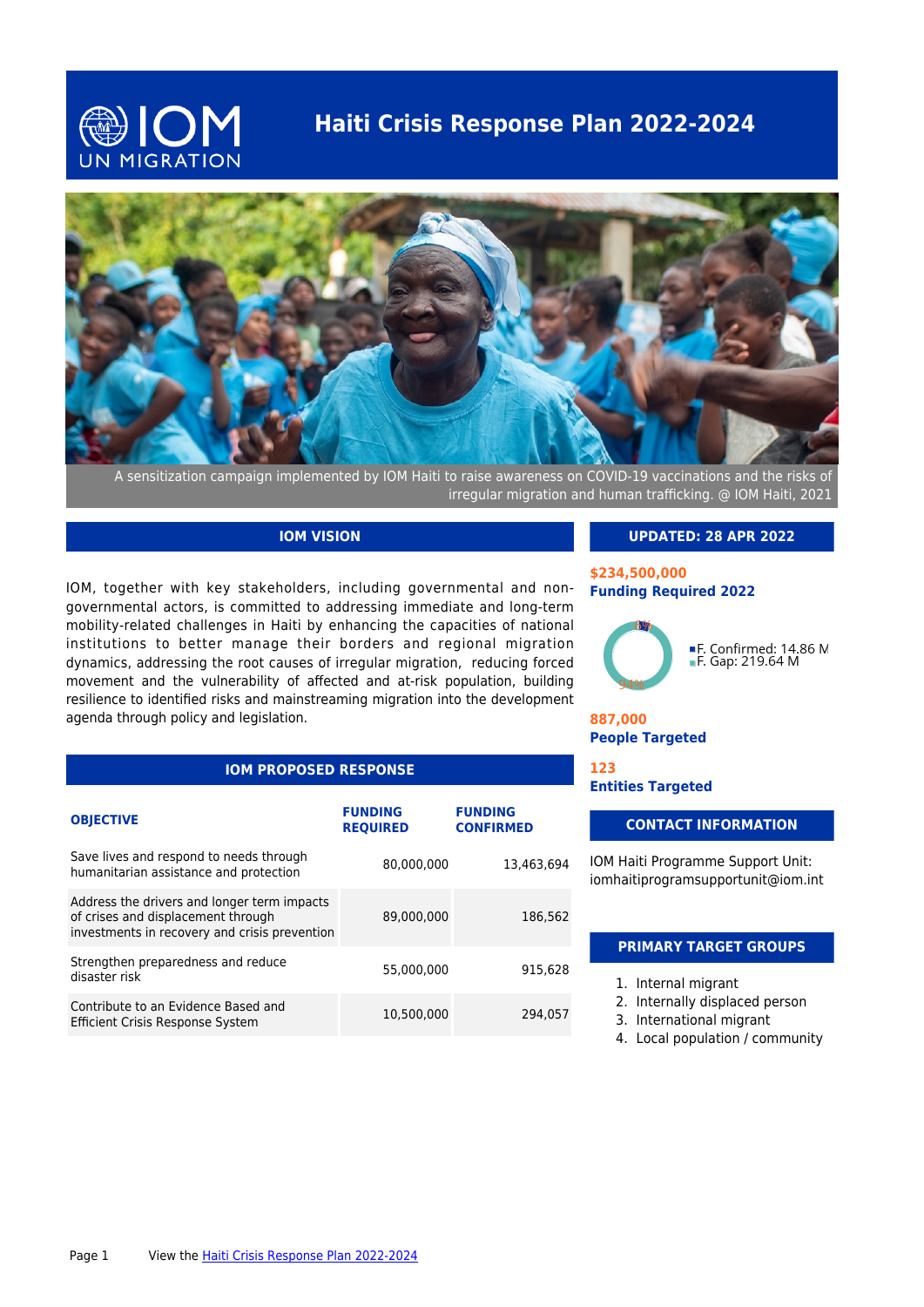# **BREAKDOWN OF FUNDING REQUIREMENTS (USD) 2022 - 2024**

| <b>OBJECTIVES AND ACTIVITY AREAS</b>                                                                                            | 2022        | 2023       | 2024       |  |  |  |
|---------------------------------------------------------------------------------------------------------------------------------|-------------|------------|------------|--|--|--|
| Save lives and respond to needs through humanitarian assistance and protection                                                  |             |            |            |  |  |  |
| Shelter, Settlements and Non-Food Items                                                                                         | 10,000,000  | 8,000,000  | 6,000,000  |  |  |  |
| Camp Coordination and Camp Management                                                                                           | 7,000,000   |            |            |  |  |  |
| Direct Health Support                                                                                                           | 2,000,000   | 2,000,000  | 2,000,000  |  |  |  |
| Mental Health and Psychosocial Support in<br>Humanitarian Response                                                              | 1,000,000   | 1,000,000  | 1,000,000  |  |  |  |
| Protection                                                                                                                      | 10,000,000  | 8,000,000  | 7,000,000  |  |  |  |
| <b>Movement Assistance</b>                                                                                                      | 8,000,000   |            |            |  |  |  |
| Basic Needs, including Food                                                                                                     | 7,000,000   |            |            |  |  |  |
| Address the drivers and longer term impacts of crises and displacement through investments in recovery<br>and crisis prevention |             |            |            |  |  |  |
| Community stabilization                                                                                                         | 4,000,000   | 3,000,000  | 3,000,000  |  |  |  |
| Health System Strengthening                                                                                                     | 10,000,000  | 7,000,000  | 8,000,000  |  |  |  |
| Peacebuilding and peace preservation                                                                                            | 3,000,000   | 3,000,000  | 3,000,000  |  |  |  |
| <b>Durable Solutions</b>                                                                                                        | 15,000,000  | 15,000,000 | 15,000,000 |  |  |  |
| Strengthen preparedness and reduce disaster risk                                                                                |             |            |            |  |  |  |
| <b>Emergency Preparedness</b>                                                                                                   | 15,000,000  | 12,000,000 | 8,000,000  |  |  |  |
| <b>Disaster Prevention</b>                                                                                                      | 7,000,000   | 6,000,000  | 6,000,000  |  |  |  |
| System Strengthening for Mental Health and<br>Psychosocial Support                                                              | 500,000     | 500,000    |            |  |  |  |
| <b>Contribute to an Evidence Based and Efficient Crisis Response System</b>                                                     |             |            |            |  |  |  |
| <b>Displacement Tracking</b>                                                                                                    | 3,000,000   | 3,000,000  | 3,000,000  |  |  |  |
| Support Services for Response Actors                                                                                            | 1,500,000   |            |            |  |  |  |
| <b>TOTAL FUNDING REQUIRED</b>                                                                                                   | 104,000,000 | 68,500,000 | 62,000,000 |  |  |  |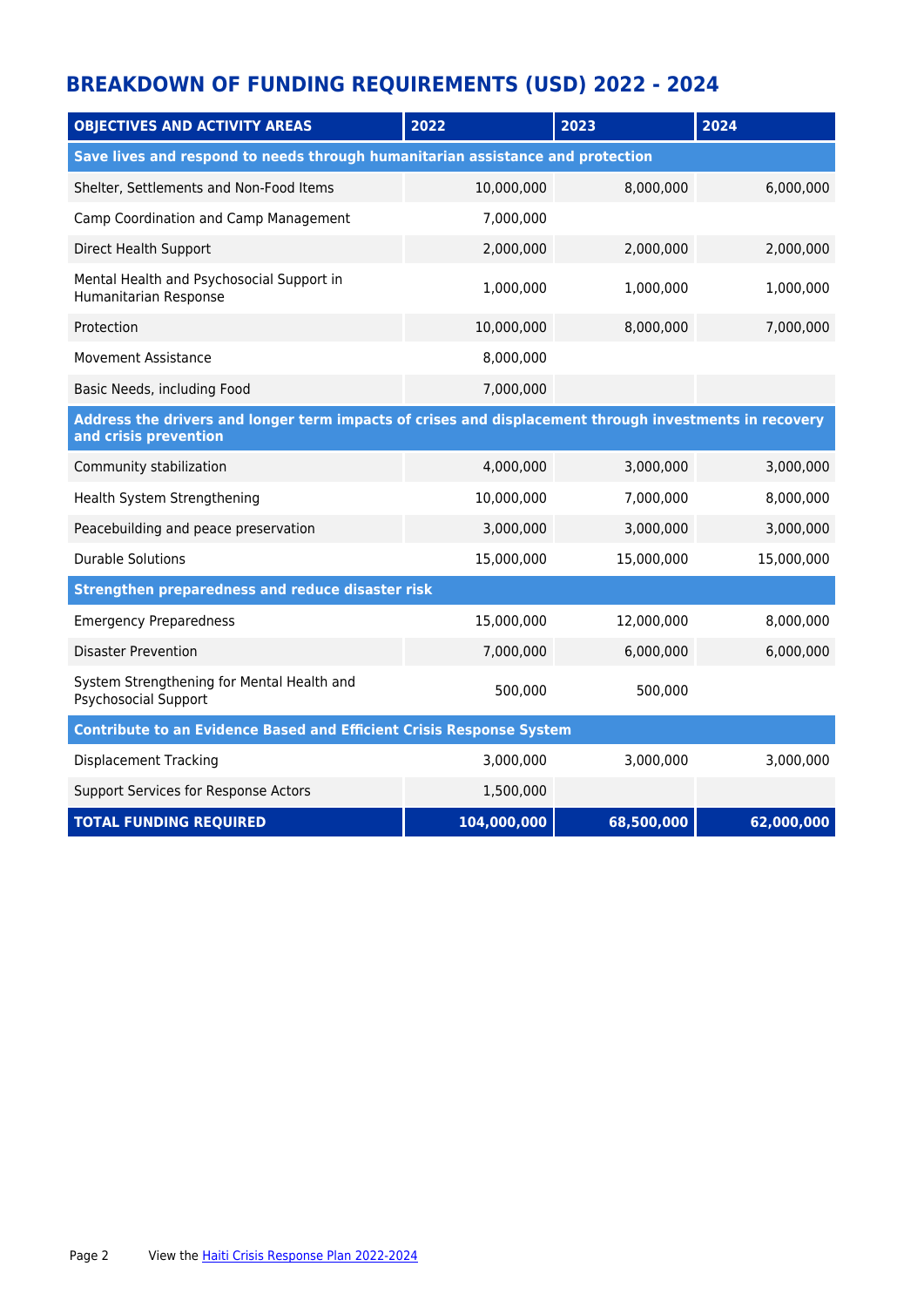## **2022 - Haiti Crisis Response Plan 2022-2024**

### **CONTEXT ANALYSIS**

Due to its geographical position, the Haitian population is highly exposed to disasters including earthquakes, tropical storms and hurricanes which consequently generate heavy flooding, landslides, as well as the destruction of infrastructure and agricultural crops. The country is classified as the most vulnerable in the Latin America and Caribbean (LAC) region, and the 18th most vulnerable country in the world ([INFORM](https://drmkc.jrc.ec.europa.eu/inform-index/INFORM-Risk/Country-Profile) [Index 2021\)](https://drmkc.jrc.ec.europa.eu/inform-index/INFORM-Risk/Country-Profile). Haiti's climate-related events, combined with the recent socio-political unrest, and the deterioration of the security situation have resulted in overpopulation of urban areas and a significant increase in irregular migration of Haitians within the region. Since 2019, Haiti has witnessed a sustained increase in the frequency and number of repatriations from neighbouring countries such as the Bahamas, Turks and Caicos, Mexico, Cuba and the United States. Cumulative IOM reception data figures show that as of 12 December, there were a total of 12,993 repatriations in 2021 alone.



On 14 August 2021, a deadly earthquake rocked southwestern Haiti about 125 kilometres west of the capital Port-au-Prince. The earthquake severely affected public buildings and homes and damaged critical infrastructure and roads, cutting off access to some areas in the southwest, forcing almost 39,000 people to flee their homes in fear that they may collapse to seek refuge in evacuation shelters, host families and displacement sites ([IOM, December 2021](https://reliefweb.int/sites/reliefweb.int/files/resources/earthquake_response_august_14_2021_-_factsheet_december_2021_en.pdf)). The earthquake has dramatically exacerbated pre-existent humanitarian needs on the ground.

Overall, the humanitarian situation in Haiti continues to deteriorate, particularly in the wake of inter-gang violence in Port-au-Prince urban and peri-urban areas that has increased tensions, led to the internal displacement of over 19,000 people as shown by IOM's Displacement Tracking Matrix and worsen cohesion among communities. In addition, the dramatic shortage of fuel has affected transportation and overall movements, paralyzing the country including humanitarian operations. Finally, Haitian communities living along the border with the Dominican Republic (DR) are struggling to provide for their families, due to the lack of basic services and infrastructure, which has led many to seek better opportunities and medical services on the other side of the border through irregular crossing points. Forced returns of migrants with irregular status from the DR is increasing, generating protection concerns, especially for the most vulnerable groups. To address this, humanitarian assistance needs to be complemented by efforts focused on preparedness, resilience and by a plan to transition into development-orientated interventions that will require a phased approach over the coming years.

### **COORDINATION**

IOM Haiti works in close collaboration with United Nations agencies, such as the United Nations Development Programme (UNDP), the United Nations Population Fund (UNFPA), the United Nations Children's Fund (UNICEF), the Pan-American Health Organization (PAHO), the World Food Programme (WFP) and UN Women, as well as with main national and international non-governmental organizations (NGOs) operating in the region. IOM Haiti is a member of the United Nations Country Team (UNCT), the Humanitarian Country Team (HCT), and is a signatory agency of the UN Sustainable Development Cooperation Framework (UNSDCF). IOM and the United Nations Integrated Bureau in Haiti (BINUH) have been closely collaborating to reinforce the capacities of the Government of Haiti (GoH) to manage and secure border areas, support the humane and orderly management of migration with particular attention to vulnerable migrants and victims of trafficking (VoTs), and the promotion and strengthening of the rule of law in Haiti, among other areas. In addition, IOM works in close coordination with national and local authorities for the earthquake response, and provision of humanitarian and protection assistance for IDPs affected by gang-violence and returnees as well as on disaster preparedness. IOM leads the national Migration Working Group of the UN Migration Network. The Organization also coleads the shelter/non-food items (NFI) working group together with the Housing and Public Construction Unit (UCLBP as per its French acronym), and the General Directorate for Civil Protection (DGPC), which are intervening at the onset of a disaster. Additionally, IOM co-leads the national counter-trafficking coordination group along with the national countertrafficking committee (CNLTP) and the binational protection and the migrants and displaced people protection working group with the National Office for Migration (ONM, in French). Finally, IOM is co-leading the diaspora working group in coordination with IOM Washington DC and IOM Headquarters in Geneva as well as the camp coordination and camp management (CCCM) sector together with UCLBP.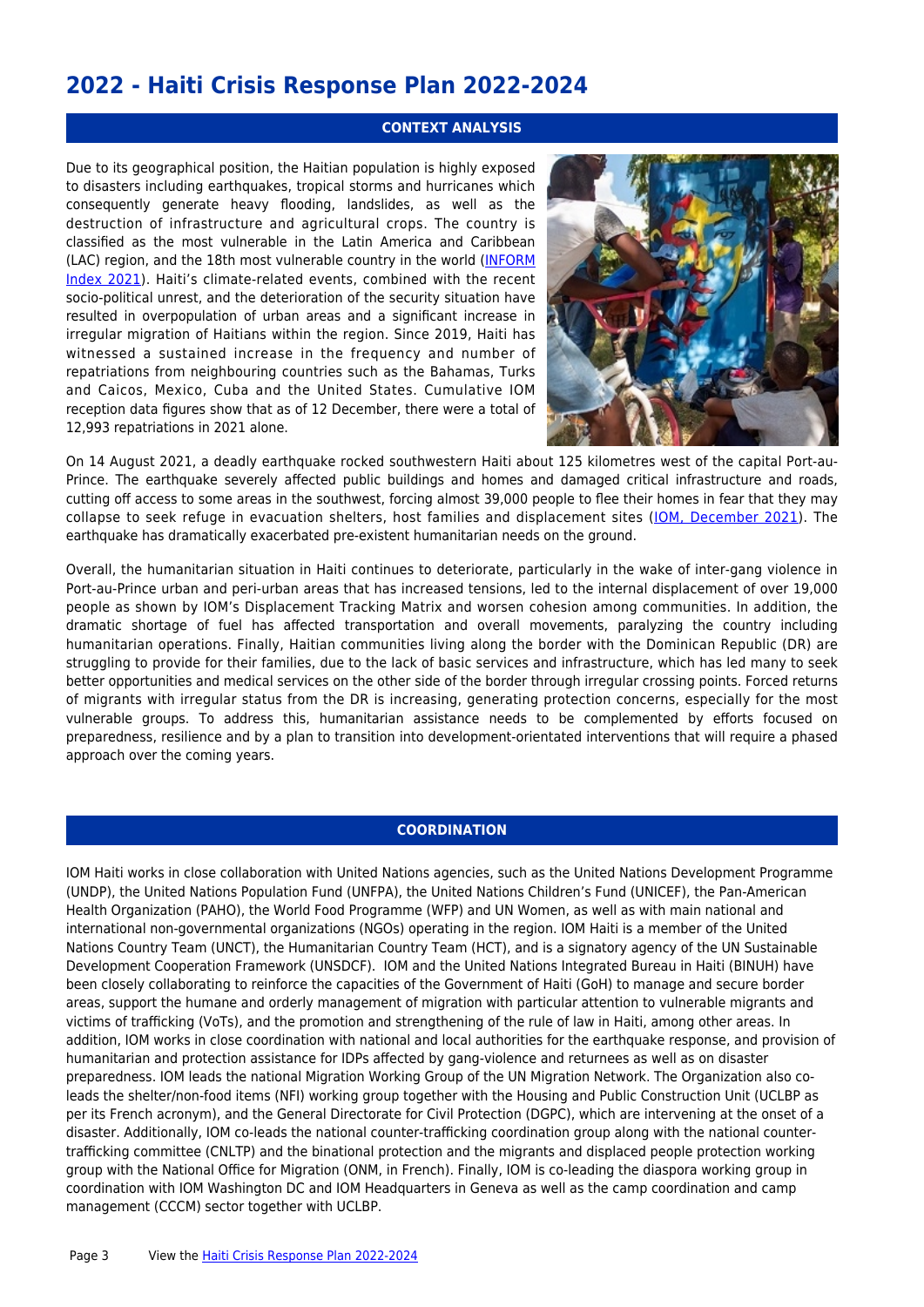### **IOM CAPACITY**

Since its establishment in 1994, IOM has been working closely with the GoH on migration management and capacity building programs following years of turmoil that had caused internal and international displacement, forced migration and considerable economic decline. More recently, IOM extended its cooperation with the Government to address and mitigate the effects of disasters on the most vulnerable people as well as to promote resilience of the affected population and coping mechanisms. IOM Haiti, through strategic oversight and direction of the IOM Regional Office for Central America, North America and the Caribbean, supports the GoH in identifying and addressing challenges related to migration. IOM Haiti's activities are coordinated by the main office in Port-au-Prince with presence in Ouanaminthe, Cap Haitien, Gonaives, Belladère, Malpasse, Anse-à-Pitre, Miragoane, Jérémie and Les Cayes. Moreover, IOM maintains prepositioned NFI stocks in partnership with the DGPC in Cap-Haitien, Les Cayes, Miragoane, Port-au-Prince, Jeremie, Ouanaminthe, Anse-à-Pitres, Belladère and Gonaives; and supported the establishment of four Border Resource Centers (BRC), each located at an official border crossing point (Ouanaminthe, Belladère, Malpasse and Anse-à-Pitres), which function under the leadership of the state registration agents from the Institute of Social Welfare and Research (IBESR, in French) and the National Office of Migration. Within 48 hours after the earthquake, IOM was able to set up offices in each of the most affected departments, enabling continuous presence throughout the response. IOM's presence across the country allows for the implementation of country-wide interventions and its prepositioning capacity ensures rapid emergency response after sudden-onset disaster.

### **SAVE LIVES AND RESPOND TO NEEDS THROUGH HUMANITARIAN ASSISTANCE AND PROTECTION**

### **Funding Required \$45,000,000**

**People Targeted 60,000**

### **People Targeted Description**

(1) Protracted IDPs and those at risk of protracted displacement; (2) IDPs affected by natural hazards; (3) vulnerable host communities in areas of displacement and communities of return where services are inadequate or overstretched; (4) IDP returnees, facing severe conditions or affected by the growing gang activity of urban areas of Haiti; and (5) international vulnerable migrants in need of humanitarian assistance and access to basic services (health, psychological support, etc).



#### 俞 **SHELTER, SETTLEMENTS AND NON-FOOD ITEMS**

As co-lead of the shelter and displacement cluster, together with the Unit for the Construction of Housing and Public Buildings (UCLBP) and the Haitian DGPC, IOM will continue to support the reconstruction and rehabilitation of areas affected by the 14 August earthquake. IOM activities will include:

- Provide non-food items (NFI) including fixing kits, kitchen items, jerry cans, solar lamps to IDPs affected by the earthquake and gang violence;
- Conduct structural evaluations and support the reconstruction and rehabilitation of houses in collaboration with the GoH;
- Strengthen shelter and NFI cluster coordination and enhance support to cluster partners, ensuring an effective and coordinated response, both in serving beneficiaries and providing technical support to partner organizations;
- Conduct technically informed "Build Back Safer" communications campaigns to increase awareness of and demand for safer construction techniques, through highly visual, engaging and culturally relevant messaging;
- Conduct rapid on-site trainings to facilitate safe and durable community ledreconstruction techniques.

### **Funding Required \$10,000,000**

### **Funding Confirmed \$2,572,132**





### **CAMP COORDINATION AND CAMP MANAGEMENT**

益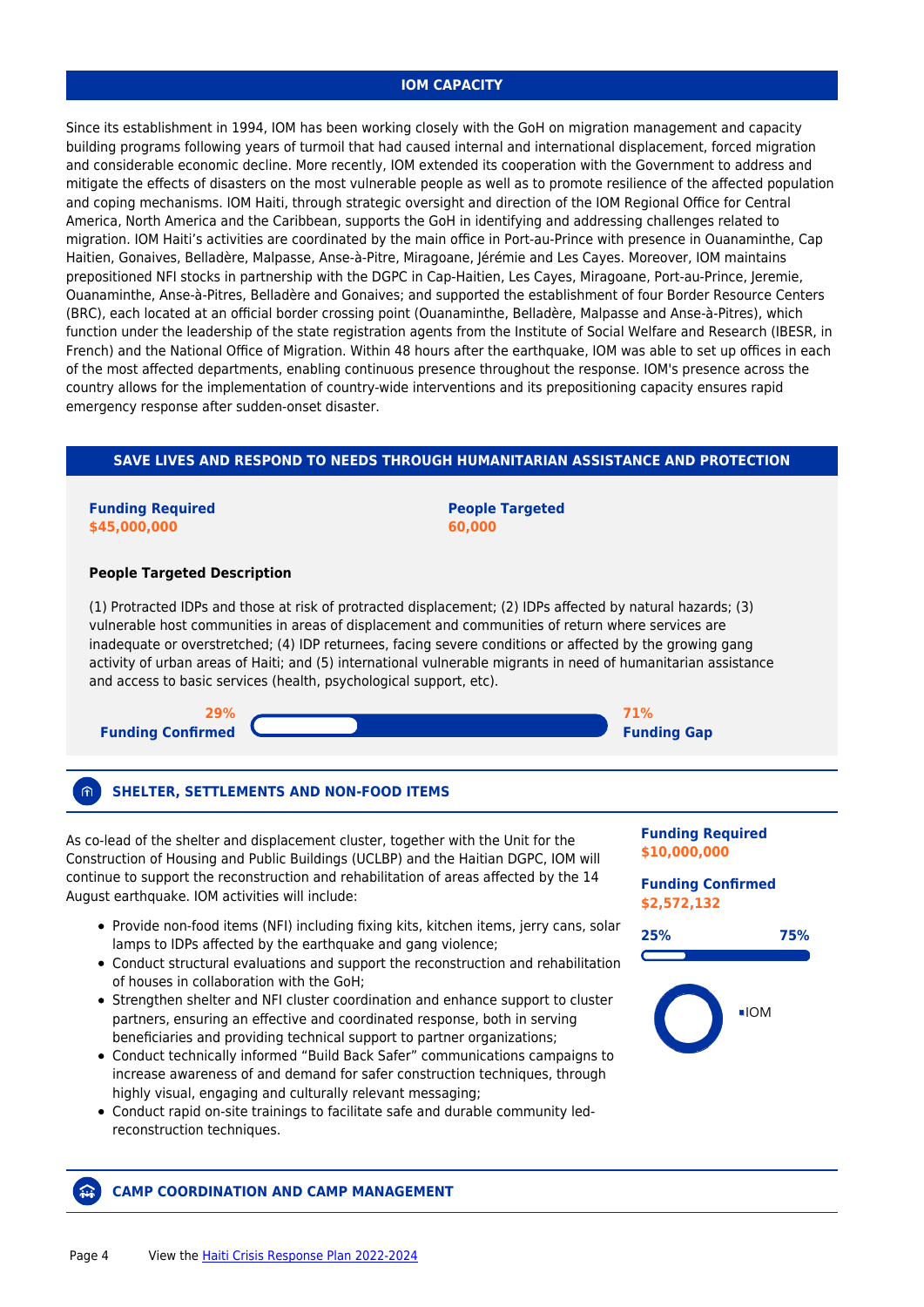As co-lead of the camp coordination and camp management (CCCM) working group along with the UCLBP, IOM aims at providing efficient and timely support to the GoH in the coordination and management of IDPs sites, both resulting from the ongoing gangclashes in metropolitan areas of Port-au-Prince, and those affected by disasters such as the 14 August earthquake in southern Haiti. Specifically, IOM will:

- Ensure the participation and representation of displaced communities through the support and set up of committees and groups, as well as providing access to information and feedback mechanism channels in camps and camp-like settings;
- Ensure a safe and dignified physical environment (through site maintenance and improvement activities) as well as advocate for sustainable and durable solutions for displaced populations;
- Assist and facilitate the relocation of displaced households, with special attention to the most vulnerable, through the provision of financial support for rental payments;
- Enable all vulnerable people in targeted sites to benefit from protection services, depending on their specific needs, such as psychosocial support and orientation and referral services to support reintegration into their neighbourhood of origin.

#### 3 **DIRECT HEALTH SUPPORT**

IOM provides life-saving primary health services, referral and health facility support, complementing mental health and psychosocial support (MHPSS) in the most vulnerable areas such as the border, in informal displacement sites, and in areas of return, by:

- Improving access to health-care services to vulnerable populations in isolated or underserved areas of return and informal IDP sites through the provision of primary health care consultations, access to medicines, referrals to and from higher levels of care, as well as provision of medical insurances and basic hygiene kits;
- Awareness raising on COVID-19 preventive measures and support to GoH vaccination plans through provision of logistics and transportation as well as conducting health promotion outreach activities in the most vulnerable and hard to reach areas;
- Providing medicines, medical supplies, and equipment to enhance the capacity of health staff to safely respond to incidents of gender-based violence (GBV) and make necessary and timely referrals to appropriate available services.

#### $\Omega$ **MENTAL HEALTH AND PSYCHOSOCIAL SUPPORT IN HUMANITARIAN RESPONSE**

IOM will provide mental health and psychosocial support (MHPSS) with a focus on services which ensure a strengthened protective environment amongst the most vulnerable groups. All MHPSS activities will be in line with IOM's [Manual on Community-](https://www.iom.int/sites/g/files/tmzbdl486/files/inline-files/Second%20Edition%20-%20Manual%20on%20CB%20MHPSS%20in%20Emergencies%20and%20Displacement.pdf)[Based Mental Health and Psychosocial Support in Emergencies and Displacement](https://www.iom.int/sites/g/files/tmzbdl486/files/inline-files/Second%20Edition%20-%20Manual%20on%20CB%20MHPSS%20in%20Emergencies%20and%20Displacement.pdf) and will respect COVID-19 preventive measures (use of mask, hydro-alcoholic gel available, personal protective equipment (PPE), as appropriate). Interventions will include:

- Facilitating referrals and access to available services for repatriated migrants, internally displaced persons following gang-clashes in displaced sites in Port-au-Prince and those affected by the August 14 earthquake;
- Making IOM's 8840 hotline available to all people in need, providing remote psychosocial counselling and referrals to specialized and other MHPSS services, if required;
- Providing training and equipping MHPSS staff, including those operating the IOM 8840 hotline, to be able to safely and ethically respond to potential GBV cases and make necessary referrals to appropriate available services. Training will focus on data protection, and how to manage incident disclosure in case beneficiaries use IOM channels to disclose protection incidents;
- Providing focused MHPSS services (individual and group counselling).

## **PROTECTION**



### **Funding Required \$7,000,000**



**Funding Required \$2,000,000**

**Funding Confirmed \$46,768**





**Funding Required \$1,000,000**

**Funding Confirmed \$162,664**

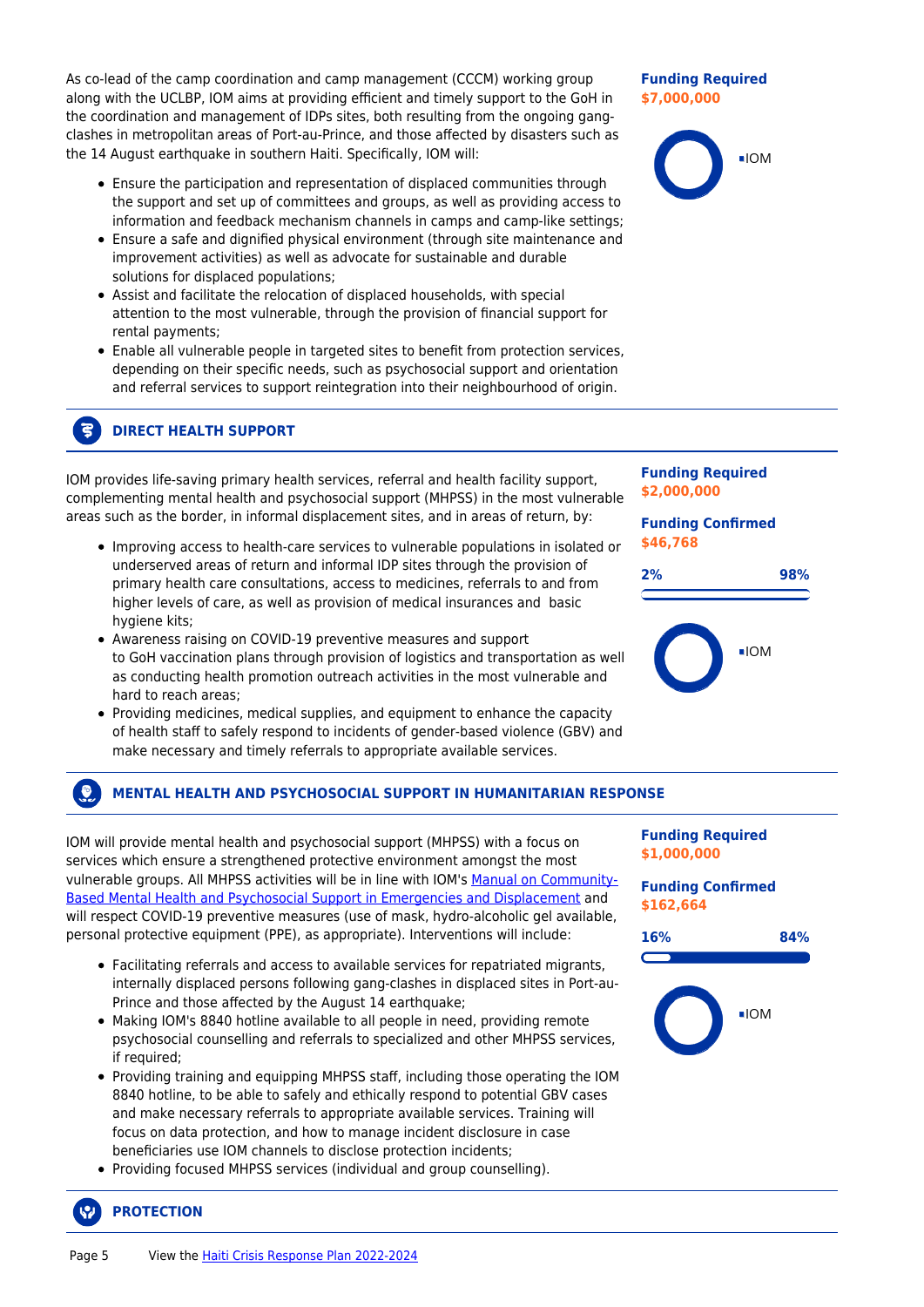IOM will provide relief and assistance to the most vulnerable migrants and displaced people, including individuals with chronic diseases and disabilities, the elderly, and pregnant women as part of IOM's comprehensive protection assistance. Initiatives will include:

- Providing basic on and post-arrival protection assistance for repatriated migrants to reach their communities of origin;
- Facilitating access to documentation for Haitians living in migration-prone areas and vulnerable migrants;
- Providing specialized case management services at individual and household levels, including shelter, management, orientation, and referral of special cases such as GBV survivors, VoTs, people at risk of GBV and human trafficking and people in need of MHPSS;
- Providing training on detection and prevention of sexual exploitation and abuse (PSEA), reporting and referral mechanism, and conducting awareness-raising activities on SEA and reporting mechanisms with the affected population;
- Raising awareness on trafficking in persons in the humanitarian context among at-risk communities and frontline service providers;
- Ensuring a robust approach to prevent and respond to SEA, including the reinforcement of the capacity of relevant actors to address and manage such cases and conducting awareness-raising activities on the subject;
- Enhancing the coordination among stakeholders through concrete actions to promote human rights;
- Ensuring that protection is mainstreamed in all of IOM's interventions through training of staff on protection principles and the [Institutional Framework for](https://publications.iom.int/system/files/pdf/iom_gbvic_framework.pdf) [Addressing Gender-Based Violence in Crises \(GBViC\)](https://publications.iom.int/system/files/pdf/iom_gbvic_framework.pdf) (risk identification and mitigation), adapting interventions' designs to better include the needs of vulnerable groups and mitigate the barriers and risks they face in accessing services;
- Building institutional and community capacity for the establishment of complaint mechanisms.

### **Funding Required \$10,000,000**

**Funding Confirmed \$3,448,090**



#### ื้≃้ **MOVEMENT ASSISTANCE**

IOM will assist returnees, repatriated migrants with upon arrival assistance as well as IDPs, including persons with disabilities, currently in emergency shelters and in need of safe, voluntary and dignified movement assistance to leave the sites. Initiatives will include:

- Providing post-arrival assistance to Haitians repatriated by air, sea and land;
- Providing transportation and movement assistance to Haitians repatriated to reach their communities of origin to facilitate family reunification;
- Coordinating pre-departure and transit assistance, including medical fit to travel certifications with IOM country offices and partners in neighbouring countries, and providing reception assistance upon arrival;
- Providing counselling and MHPSS services to targeted beneficiaries upon arrival.

#### $\left( \begin{matrix} 1 \\ 1 \end{matrix} \right)$ **BASIC NEEDS, INCLUDING FOOD**

IOM will provide emergency assistance to returnees repatriated to Haiti by air, land, and sea, as well as to the most vulnerable people affected by the earthquake and those affected by gang violence. Activities will include:

- Providing emergency assistance to individuals affected by gang violence and earthquake through cash-based interventions to improve their basic needs integrated into various areas of IOM programming, such as CCCM, S-NFI, and protection;
- Providing rapid earning opportunities through cash for work and cash for repair programmes to unskilled and semi-skilled individuals, to promote the rehabilitation of houses and basic community infrastructures;

### **Funding Required \$8,000,000**

### **Funding Confirmed \$23,836**



**Funding Required \$7,000,000**

**Funding Confirmed \$2,857,401**

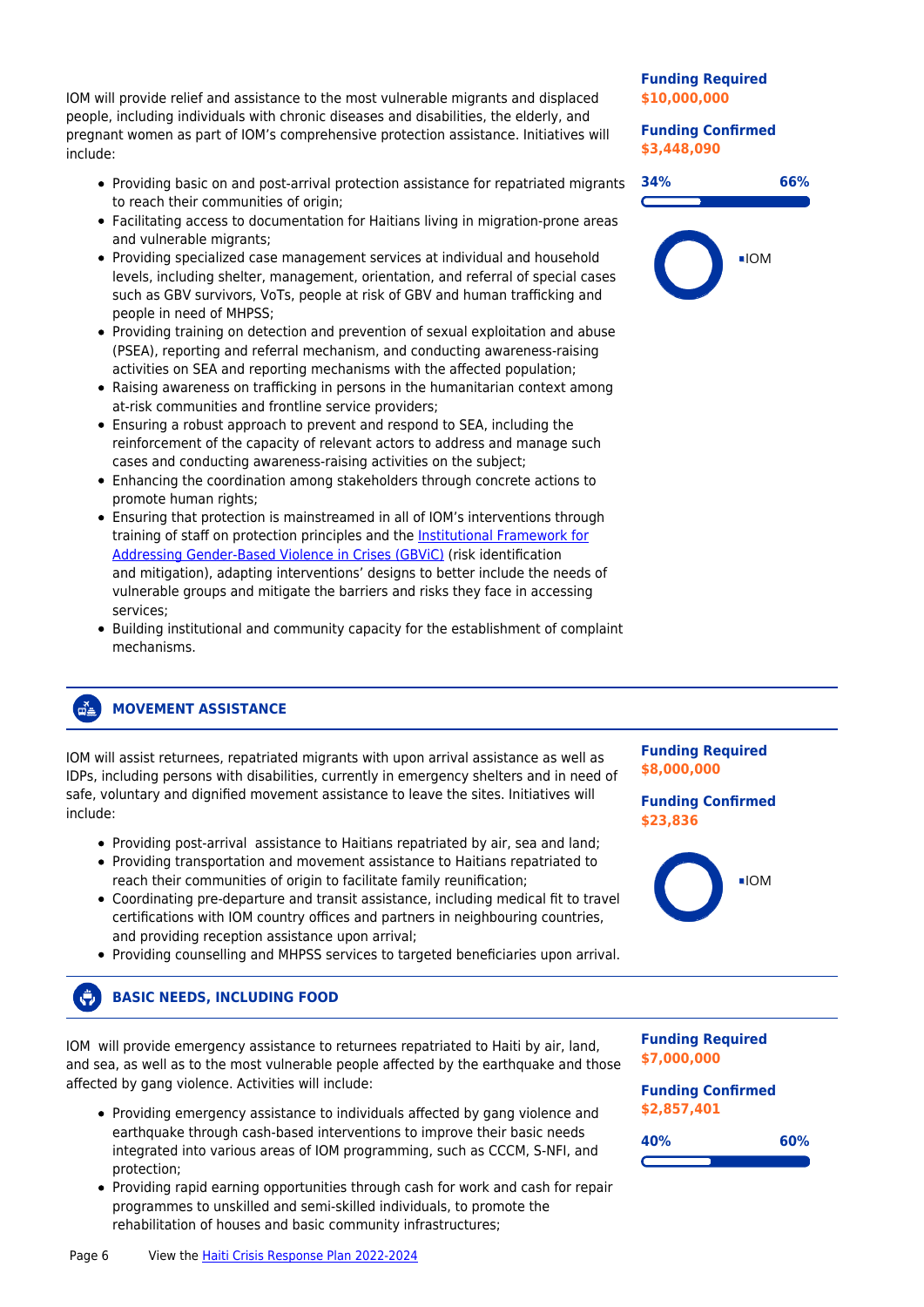• Providing food and water to Haitian returnees repatriated by air and land or intercepted at sea.





IOM Protection staff discuss with those displaced by insecurity, many now living with a disability at the Delmas 103 site in Port-au-Prince. @ IOM Haiti, 2021

### **ADDRESS THE DRIVERS AND LONGER TERM IMPACTS OF CRISES AND DISPLACEMENT THROUGH INVESTMENTS IN RECOVERY AND CRISIS PREVENTION**

**Funding Required \$32,000,000**

### **People Targeted 200,000**

### **People Targeted Description**

(1) Protracted IDPs requiring better/increased support for a safe and sustainable voluntary return; (2) deportees and communities in areas of return in need of basic services, livelihoods, safety and security; and (3) government authorities, civil society organizations and NGOs requiring capacity building and greater stability for the resumption of services.

#### $22<sup>2</sup>$ **COMMUNITY STABILIZATION**

IOM's initiatives to support the most vulnerable and foster community stabilization will include:

- Supporting relevant public institutions through measures to improve community safety and capacitating state and local governance, and promoting non-violent political processes, and social policy development;
- Promoting the inclusive access to and the provision of essential services to Haitians living in conflict-affected areas;
- Developing partnerships with the National Institute of Professional Training (INFP, in French) and the private sector for the development of tailored vocational training to foster the integration of vulnerable communities and migrant returnees;
- Increasing access to livelihoods in earthquake-affected areas in southern Haiti through cash-for-work programs such as rubble-removal, reconstruction, and so on.

#### **HEALTH SYSTEM STRENGTHENING** Ō.

IOM will contribute to the strengthening of Haitian health systems through: **Funding Required**

**Funding Required \$4,000,000**

**Funding Confirmed \$90,562**





**\$10,000,000**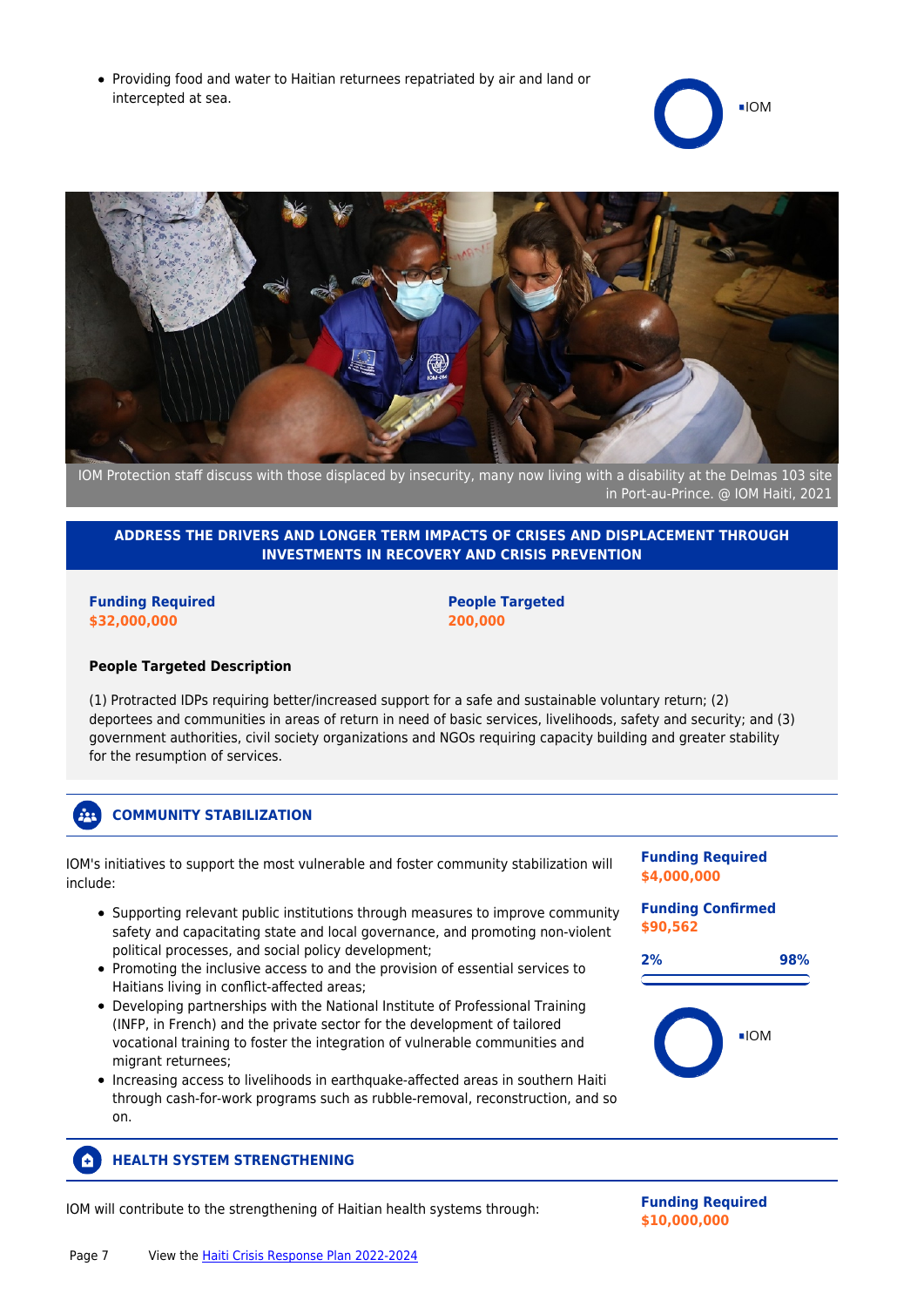- Supporting health facilities in crisis-affected areas and areas of return through rehabilitation and upgrades in health infrastructure, as well as the provision of critical operational medical supplies and equipment (i.e. personal protective equipment, telecommunication for referrals, and so on);
- Improving capacities of health facilities supported by IOM and partners, by working with the Ministry of Health to establish and implement standard operating procedures (SOP) for the screening and referral of migrants in need of health support, including GBV and COVID-19 assistance;
- Continuing to support the capacity of the Government of Haiti to respond to the COVID-19 pandemic and, in close coordination with the Pan-American Health Organization (PAHO) and the Ministry of Public Health (MSPP), provide technical and logistical support during the COVID vaccination campaign, as well as to ensure access to migrants.

## **PEACEBUILDING AND PEACE PRESERVATION**

IOM will contribute to peacebuilding efforts in the country by strengthening communities' capacity to promote the peaceful resolution of conflicts and responding to threats that might lead to relapse into conflict or violence. Interventions will include:

- Implementing activities that promote peace within vulnerable communities in metropolitan areas affected by gang violence;
- Fostering political and economic transformation intended to reduce or mitigate conflict drivers through the creation of spaces for dialogue around migration and security between the Government of Haiti and neighbouring countries;
- Creating strong partnerships between the government, other UN agencies and humanitarian partners in the field of migration and security;
- Improving access to justice and peacebuilding capacities of local institutions and associations to mitigate risks of conflict;
- Prevent and respond to GBV and related issues at the border through capacity building activities for relevant authorities, the conduction of awareness campaigns and the reinforcement of partner's capacity to assist vulnerable migrants in need.

#### 鳳 **DURABLE SOLUTIONS**

Following IOM's [Progressive Resolution of Displacement Situations \(PRDS\) Framework](https://www.iom.int/sites/g/files/tmzbdl486/files/our_work/DOE/humanitarian_emergencies/Progressive-Resolution-of-Displacement-Situations.pdf), IOM's durable solution programming will support the most vulnerable IDPs through:

- Supporting government and local authorities with capacity building interventions aimed at covering gaps in available basic social services for vulnerable returnees;
- Identifying of key economic sectors (e.g. agriculture, textile, fisheries, and so on) in migration-prone areas for the development and implementation of short-term training programs and income-generating activities that prevent vulnerable groups to resort to migration as a coping strategy;
- Promoting the engagement of the private sector in activities aiming at creating durable solutions for vulnerable IDPs through the establishment of cash-fortraining/cash-for-work programs;
- Ensuring legal and physical access of displaced populations to local economic opportunities, enabling self-reliance and reducing dependency on aid.

## **STRENGTHEN PREPAREDNESS AND REDUCE DISASTER RISK**

### **Funding Required \$22,500,000**

**People Targeted Description**

**People Targeted 50,000**

# **Funding Required**

**\$15,000,000**







**Funding Required**

**\$3,000,000**

**Funding Confirmed \$96,000**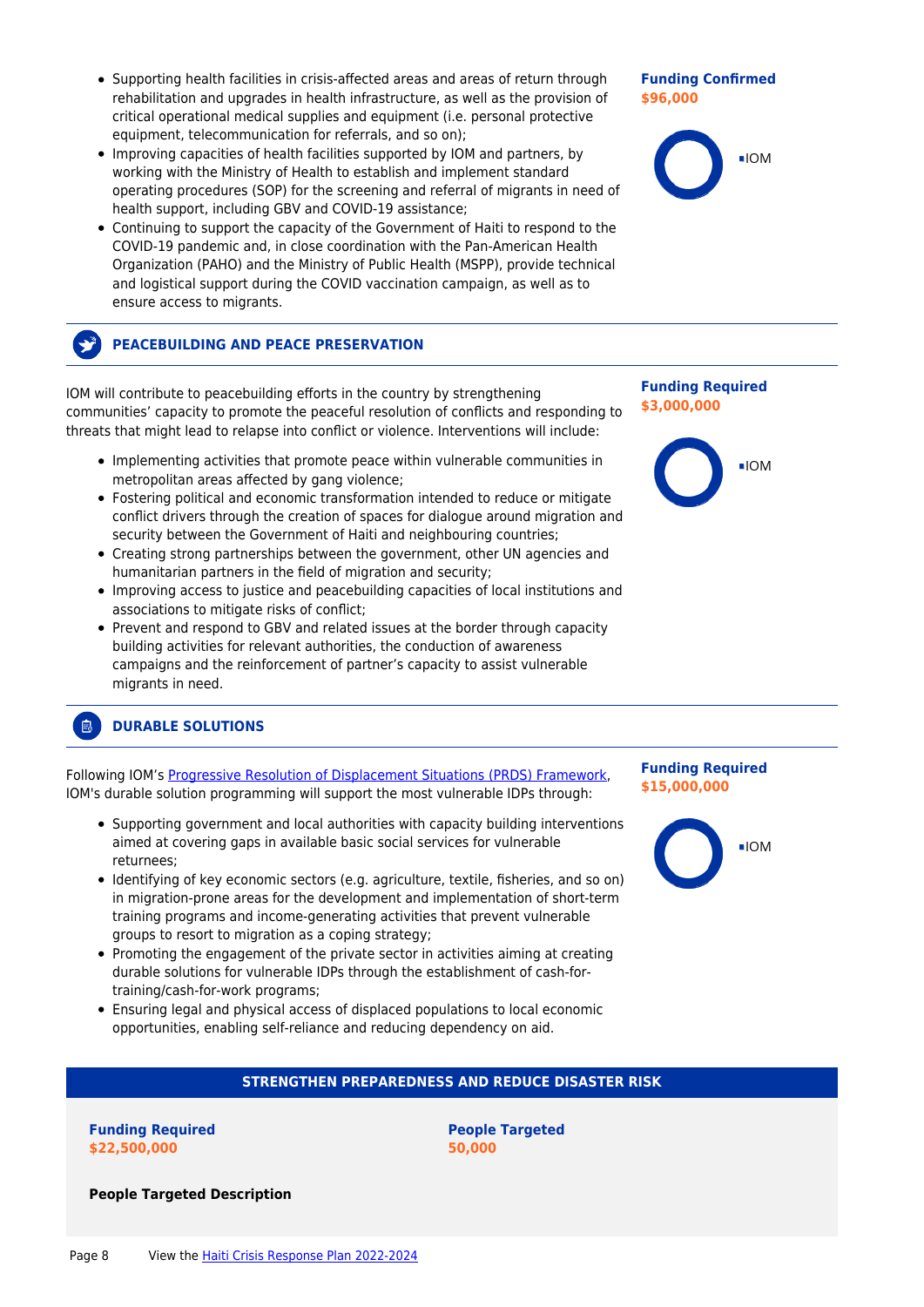| (1) The Government of Haiti, including national and local authorities; (2) community leaders to better equip<br>them to deal with disaster management to mitigate risks Haiti is facing, as well as (3) governmental and (4)<br>non-governmental actors in their efforts to include and mainstream risk reduction and preparedness, and (5)<br>communities living in disaster-prone areas.                                                                                                                                                        |                                                                                  |  |  |  |
|---------------------------------------------------------------------------------------------------------------------------------------------------------------------------------------------------------------------------------------------------------------------------------------------------------------------------------------------------------------------------------------------------------------------------------------------------------------------------------------------------------------------------------------------------|----------------------------------------------------------------------------------|--|--|--|
| <b>Funding Confirmed</b>                                                                                                                                                                                                                                                                                                                                                                                                                                                                                                                          | 96%<br><b>Funding Gap</b>                                                        |  |  |  |
| <b>EMERGENCY PREPAREDNESS</b>                                                                                                                                                                                                                                                                                                                                                                                                                                                                                                                     |                                                                                  |  |  |  |
| Despite the efforts made to date by the sector, the most urgent shelter-NFI needs in a<br>disaster situation remain partially unaddressed and the most vulnerable Haitian                                                                                                                                                                                                                                                                                                                                                                         | <b>Funding Required</b><br>\$15,000,000<br><b>Funding Confirmed</b><br>\$915,628 |  |  |  |
| populations are still exposed to high risks. IOM's initiatives to support the most<br>vulnerable will include:                                                                                                                                                                                                                                                                                                                                                                                                                                    |                                                                                  |  |  |  |
| • Building community capacity for emergency alert systems and mapping,<br>multisectoral assessment and management of evacuation shelters;<br>• Reinforcing the capacity of the General Directorate of Civil Protection (DGPC) to<br>prepare and respond to a crisis through capacity building activities on                                                                                                                                                                                                                                       | 6%<br>94%                                                                        |  |  |  |
| warehousing management and distribution of NFIs;<br>• Pre-positioning of NFI contingency stock across IOM's warehouses;<br>• Rehabilitating and building new evacuation shelters according to SPHERE<br>standards;<br>• Building institutional and community capacity for the establishment of complaint<br>mechanisms.                                                                                                                                                                                                                           | $\blacksquare$ IOM                                                               |  |  |  |
| <b>DISASTER PREVENTION</b>                                                                                                                                                                                                                                                                                                                                                                                                                                                                                                                        |                                                                                  |  |  |  |
| IOM's disaster prevention activities will support the most vulnerable in order to prevent<br>new risks and mitigate the impact of existing ones by:                                                                                                                                                                                                                                                                                                                                                                                               | <b>Funding Required</b><br>\$7,000,000                                           |  |  |  |
| • Mapping, conducting multisectoral and structural evaluations of public and<br>private buildings used as emergency shelters, including those affected by the 14<br>August earthquake;<br>• Raising awareness among on safer construction systems such as Build Back<br>Safer (BBS) principles;<br>• Conducting multi-hazard risk assessments, promoting community engagement<br>and enhancing the local response through participative awareness-raising<br>activities;<br>• Developing early warning mechanisms and risk information systems in | $\blacksquare$ IOM                                                               |  |  |  |
| consultation with affected populations and considering the needs of the most<br>vulnerable;<br>• Developing and disseminating information, education and communication (IEC)                                                                                                                                                                                                                                                                                                                                                                      |                                                                                  |  |  |  |
| materials to enhance the impact and increase the communication channels with<br>the affected population;                                                                                                                                                                                                                                                                                                                                                                                                                                          |                                                                                  |  |  |  |
| • Training of relevant government institutions to develop national contingency<br>plan;.<br>• Developing mitigation plan measures linked to climate change and<br>displacement.                                                                                                                                                                                                                                                                                                                                                                   |                                                                                  |  |  |  |

#### $\mathbf{F}$ **SYSTEM STRENGTHENING FOR MENTAL HEALTH AND PSYCHOSOCIAL SUPPORT**

Activities to strengthen MHPSS systems include:

L

L,

- Improving access to mental health services through the establishment of SOPs for mental health cases and clear referral pathways to specialized care;
- Strengthening the capacity of civil society and government partners in the field of MHPSS on psychological first aid (PFA) and basic MHPSS skills, as well as referral systems.



 $\blacksquare$ IOM